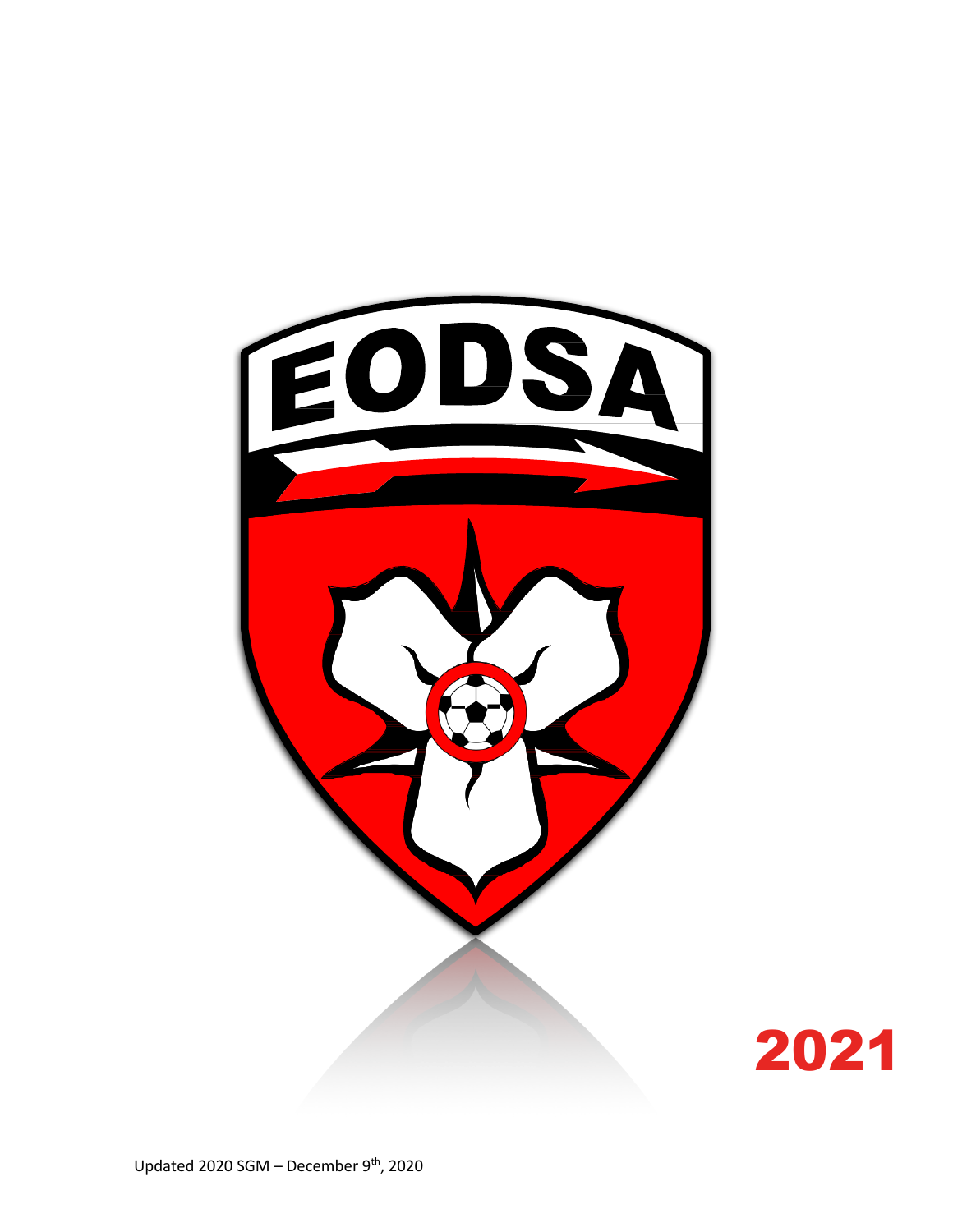# **TABLE OF CONTENTS**

| <b>RULE1</b>      |                                                      |  |
|-------------------|------------------------------------------------------|--|
| RULE <sub>2</sub> |                                                      |  |
| <b>RULE 3</b>     | PLAYER, TEAM OFFICIAL & ADMINISTRATOR REGISTRATION 3 |  |
| <b>RULE4</b>      |                                                      |  |
| <b>RULE 5</b>     |                                                      |  |
| <b>RULE 6</b>     |                                                      |  |
| <b>RULE7</b>      |                                                      |  |
| <b>RULE 8</b>     |                                                      |  |
| <b>RULE 9</b>     |                                                      |  |
| <b>RULE 10</b>    |                                                      |  |
| <b>RULE 11</b>    |                                                      |  |
|                   |                                                      |  |
|                   |                                                      |  |
|                   |                                                      |  |
| <b>RULE 12</b>    |                                                      |  |
| <b>RULE 13</b>    |                                                      |  |
| <b>RULE 14</b>    |                                                      |  |
| <b>ULE 15</b>     |                                                      |  |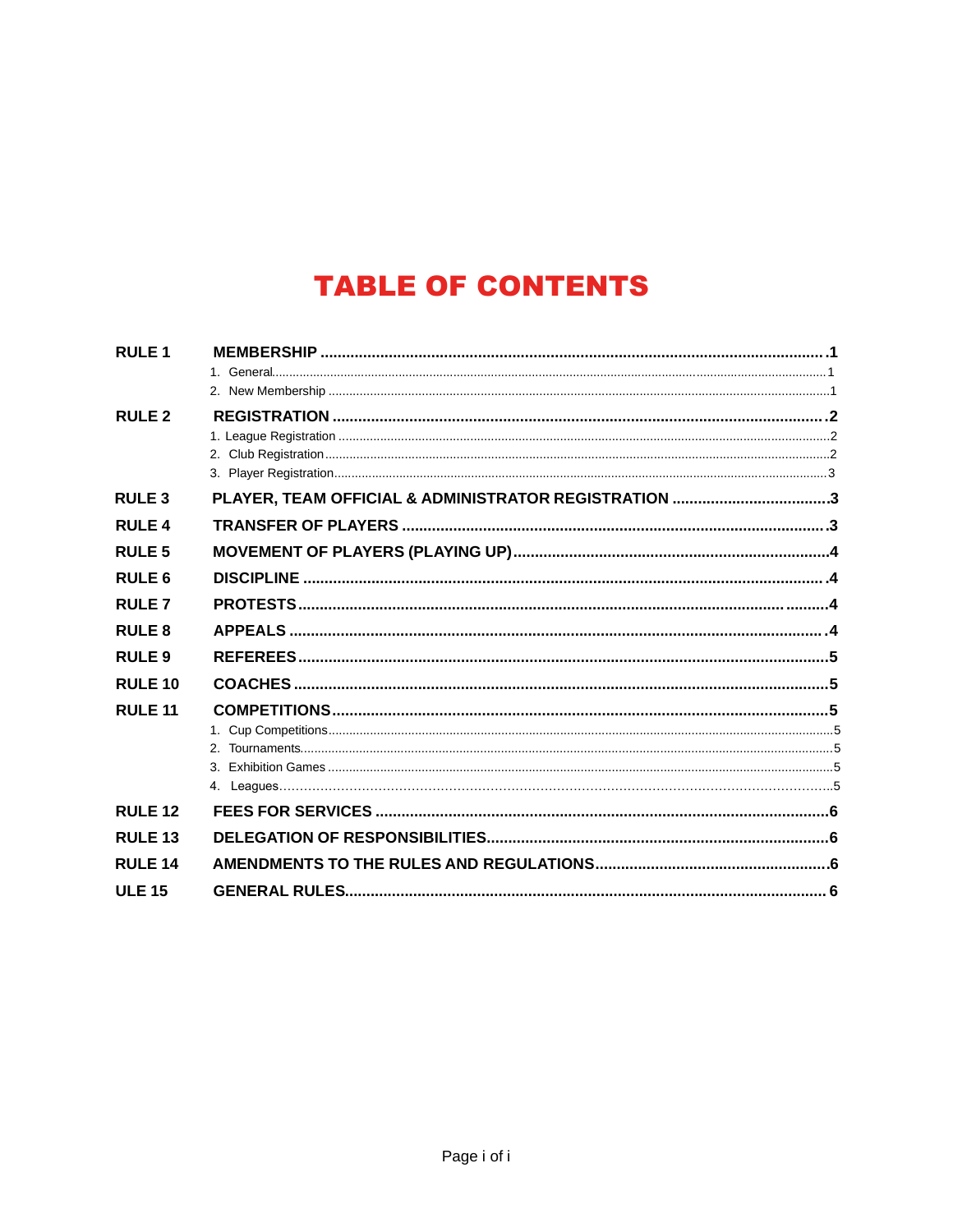

# RULES & REGULATIONS

## **RULE 1 MEMBERSHIP**

#### **1. General**

- a) Application for Membership renewal within the Association will be made annually on or before August 31st of the previous year, on a form to be provided by the Association on or before June 30<sup>th</sup> of the previous year. The completed application form must be submitted in accordance with Ontario Soccer Published Rules and EODSA Rules and Regulations.
- b) Acceptance of Membership renewals and new Membership Applications after the August 31<sup>st</sup> deadline shall be subject to the approval of the Board of Directors.
- c) Where warranted the Board of Directors will require the Discipline Committee to review the performance of any Club and/or any of its Teams before authorizing its acceptance for the following year.
- d) New Members that are accepted into Membership with the Association will be automatically placed on a one (1) year probationary period.
- e) By virtue of its Membership, Member Clubs agree to register all of its affiliated Players, Teams, and Leagues with the Association.

#### **2. New Membership**

Applications from new organizations wishing to be considered for Membership in the EODSA must be received on or before August 31st of the previous year. The completed application form must be submitted in accordance with Ontario Soccer Published Rules and EODSA Rules and Regulations.

Subject to Section III: Club: Registration, new Members may be admitted based on compliance with the following:

- a) Availability of Players
- b) Headquarters of applicant being in the District.
- c) Following an examination to ensure no possible harm is caused to an existing Member.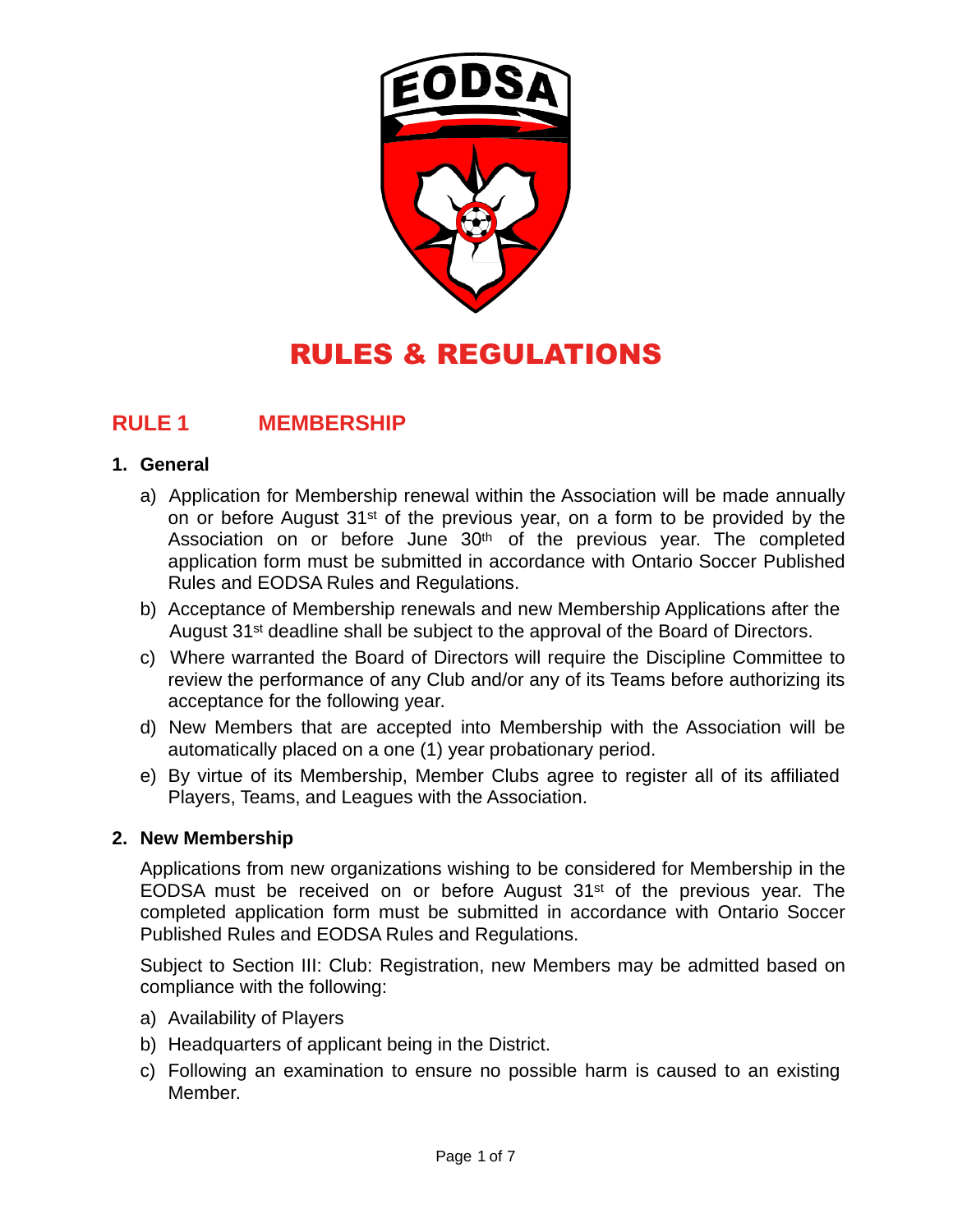- d) Submission of a proper Constitution governing the applicant's operation.
- e) Responsible Officers being elected.
- f) Past record, if available, being satisfactory.

## **RULE 2 REGISTRATION**

#### **1. League Registration**

Shall be in accordance with Ontario Soccer Published Rules. In addition;

As a condition of Membership, all Leagues (including District Leagues, Multijurisdictional Leagues and Club Leagues) will provide, to the Association, a copy of the:

- Terms of League Operations (TOLO), on or before August 31<sup>st</sup> of the previous year, on a form to be provided by the Association no later than June 30<sup>th</sup> of the previous year.
- League Discipline Summary within sixty (60) days of the conclusion of the League's season.

If a Club does not register its Players by the deadline the Club League is shut down until all registrations are completed.

#### **2. Club Registration**

Shall be in accordance with Ontario Soccer Published Rules. In addition;

- a) General
	- i) Each Club shall register no fewer than four (4) Teams.
	- ii) The Association may approve or require the amalgamation of adjacent Clubs into zone representative entities as deemed necessary.
	- iii) Those Clubs that were in operation with less than four Teams in the season prior to the constitutional amendment approved in November 2000 are "grand-fathered"' and they may continue to be EODSA Members provided that they meet all other Membership requirements, and providing that they maintain continuous Membership.
		- b) Youth Clubs

Any Clubs wishing to operate an Outdoor Youth Program is subject to the following:

- i) Shall register no fewer than four (4) Youth Teams.
- ii) Shall identify its proposed area of operation. New Member Clubs must have their proposed area of operation approved by the Board.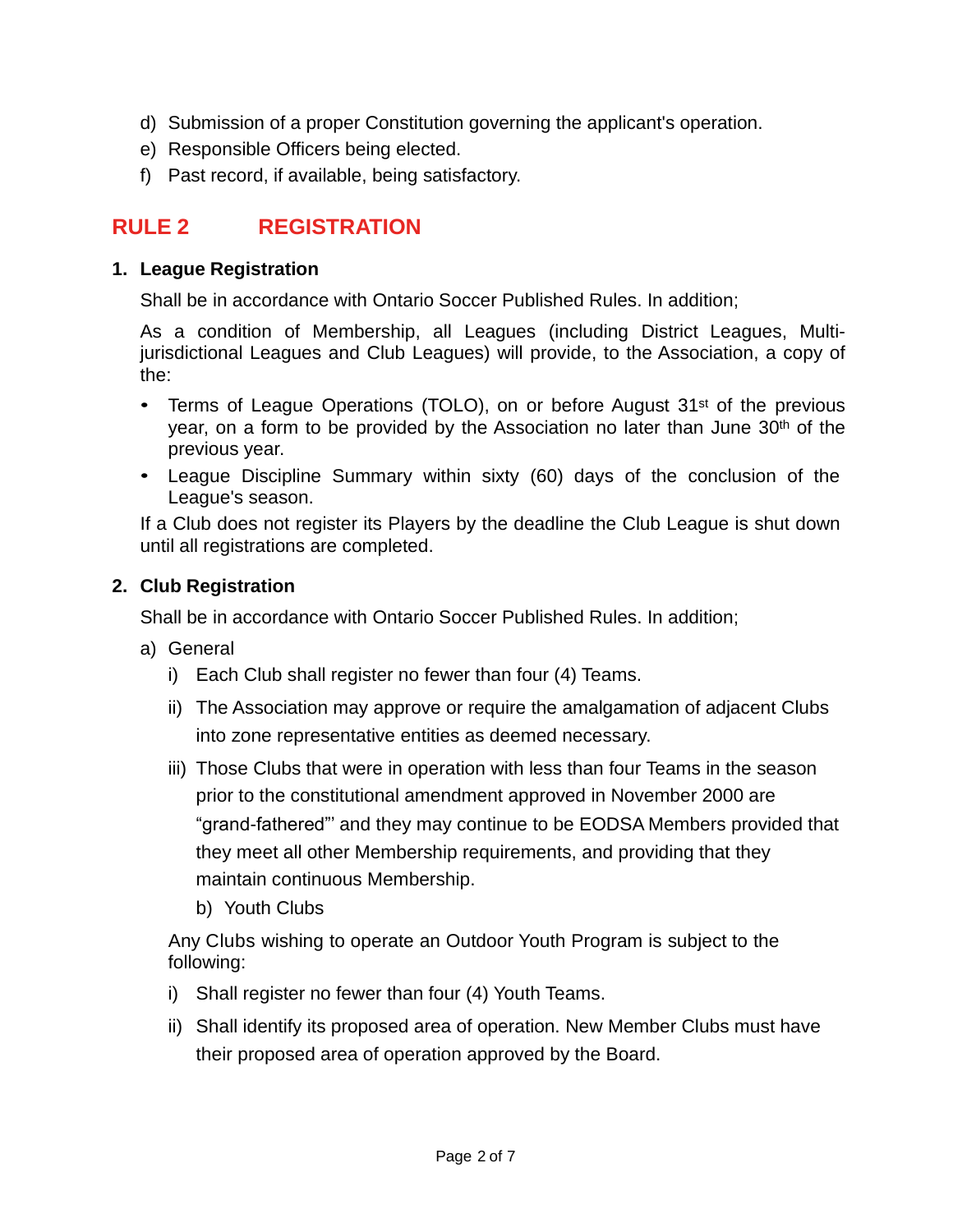- iii) Shall assume responsibility for all Youth Soccer Development within its approved area of operation.
- iv) Shall operate a Youth Development Program consisting of a Club (House) League or operate and/or participate within a Multi-jurisdictional Club (House) League.
- v) Shall register a greater or equal number of Outdoor Recreational Teams than Outdoor Competitive Teams.
- vi) As a condition of Membership shall submit a Volunteer Screening Report on or before August 31st of the previous year, on a form to be provided by the Association no later than June 30<sup>th</sup> of the previous year.

#### **3. Player Registration**

Shall be in accordance with Ontario Soccer Published Rules.

## **RULE 3 PLAYER, TEAM OFFICIAL & ADMINISTRATOR REGISTRATION**

Shall be in accordance with Ontario Soccer Published Rules. In addition;

- 1) It is mandatory for all Members of the Association to use Ontario Soccer registration database to register its Administrators, Coaches and Players.
- 2) All Outdoor Club League Players must be registered by May 31<sup>st</sup> or prior to the first game of the season and assigned to a Team by June 30<sup>th</sup>. If a Club does not register it's Players by the deadline the Club League is shut down until all registrations are complete.
- 3) The Association will not accept any requests to change the information entered by the Club in Ontario Soccer's computerized database after May 31st for the Indoor season and after September 30<sup>th</sup> for the Outdoor season.

# **RULE 4 TRANSFER OF PLAYERS AND COACHES**

Shall be in accordance with Ontario Soccer Published Rules. In addition;

- 1. Any Player transferring to a Team within the Club he/she is currently registered with shall complete Ontario Soccer Player Transfer Form and submit the appropriate fee.
- 2. The fee payable for transfers shall be determined annually by the Board of Directors. The fee together with a copy of the transfer form shall be sent to Ontario Soccer by the Association within seven (7) days of such a transfer.
- 3. A development or competitive coach of a youth team, who was registered in the past 12 months with one Club may not be assigned coaching responsibilities for the same age group, or the next older age group, at another Club, where 50% + 1 of the prior season's players of the team, move with the Coach, without written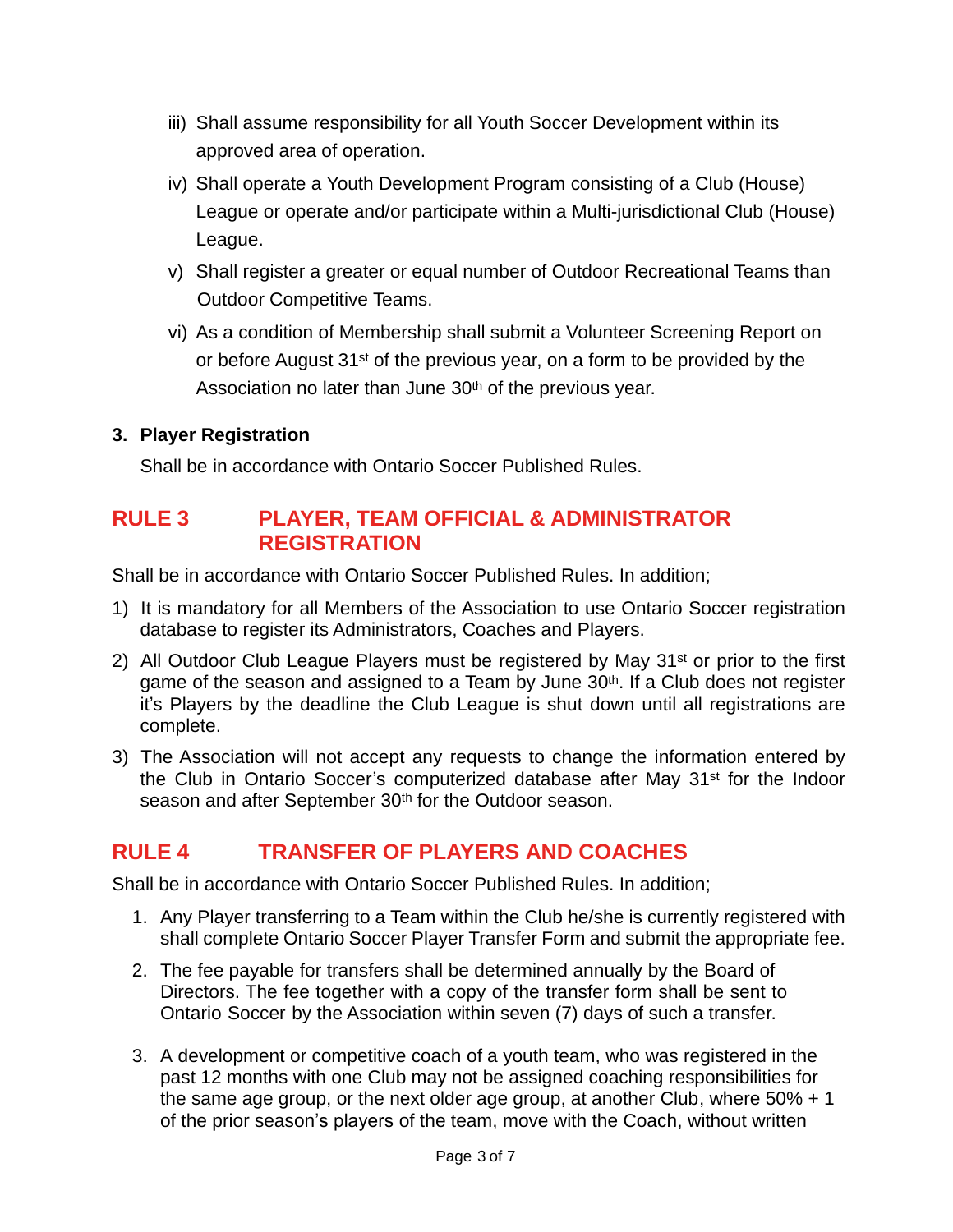consent of the departing Club.

4. Whether registered or connected to a Club, a Youth Team or Club Official or a person acting on behalf of a Club may not solicit a youth player or a coach of a youth team, of another Club. Solicitation includes but is not limited to recruiting, tampering, contacting a player or parent/guardian to discuss changing clubs or transferring, and speaking disparagingly of another Club, person, or program in an attempt to persuade a player or coach to come to a Club or to enhance the reputation of a Club by comparison.

## **RULE 5 MOVEMENT OF PLAYERS (PLAYING UP)**

Shall be in accordance with Ontario Soccer Published Rules. In addition;

1. Players shall be subject to any additional restrictions set out in the competition (League, Tournament, Cup Competition, etc.) in which they are competing.

## **RULE 6 DISCIPLINE**

All discipline matters shall be conducted in accordance with Ontario Soccer Discipline Policies and Procedures. A Member whose Membership has been suspended loses all rights of Membership until the suspension has been completed.

- 1. Players and Club or Team Officials reported for misconduct shall be dealt with by the Association's Disciplinary Committee, except as stipulated by Ontario Soccer.
- 2. The Association has the right to take corrective action in dealing with the conduct of its Members. Corrective action is defined as, but not limited to, penalties prescribed by a higher body where applicable or where not defined shall cover suspension, fine, ejection from the Association, posting of bonds, deduction of points, reassignment within the categories/divisions of play, or any combination. Posting of bonds or other sureties shall not exceed \$6,000.00.

## **RULE 7 PROTESTS**

Protests on games shall be made according to the rules of the competition in which the game was played.

## **RULE 8 APPEALS**

Shall be in accordance with Ontario Soccer Published Rules. In addition;

- 1. Any Member or Registrant of the Association, directly affected by a decision of the Association may appeal such decision. The denial or termination of Membership in the Association may be appealed by a non-Member.
- 2. A decision of the Association may be appealed to Ontario Soccer.
- 3. An individual shall not appeal a decision made by the Board of Directors regarding the appointment; on appointment, re-appointment or revocation of an appointment, of an individual to any Coach or Administrator position within the Association's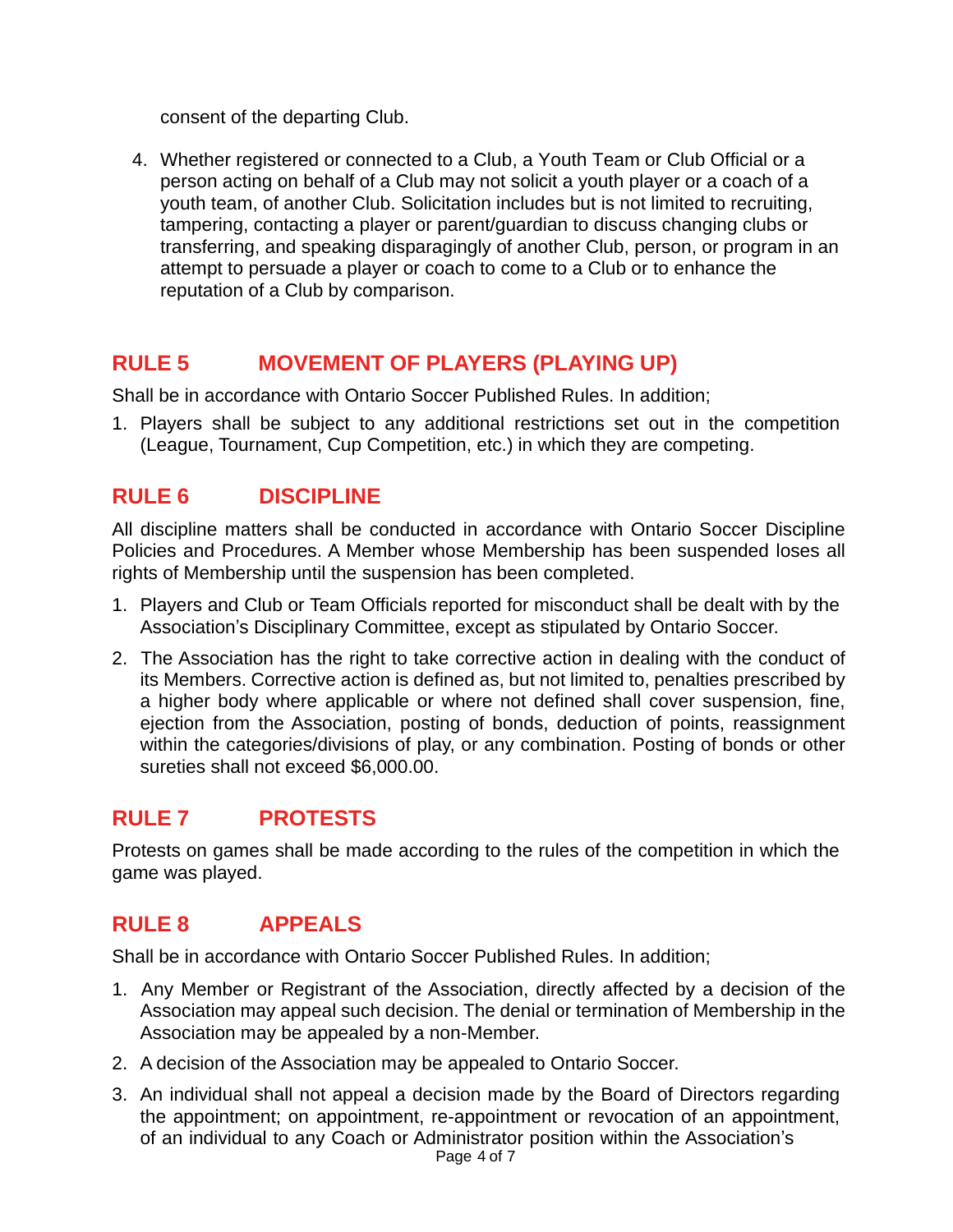operations, except where the selection, appointment and revocation process outlined in the Association's Published Rules have not been followed.

## **RULE 9 REFEREES**

- 1. Shall be registered in accordance with Ontario Soccer Published Rules.
- 2. Shall comply with the Published Rules established by Ontario Soccer.
- 3. The Association shall appoint or cause to be appointed Referees to all games played under the Association's jurisdiction.
- 4. Shall be paid in accordance with the Association's Standardized Game Officials Match Fees.
- 5. Shall be assigned in accordance with the Association's Referee Game Appointment Policy.

## **RULE 10 COACHES**

Shall comply with the Published Rules established by Ontario Soccer.

## **RULE 11 COMPETITIONS**

#### **1. Cup Competitions**

- a) The Association may establish policies and procedures governing the hosting of Cup Competitions within its jurisdiction.
- b) Any Member of the Association wishing to host a Cup Competition shall apply annually, in writing, for the approval to host said competition. A copy of the competitions rules must accompany the application.
- c) The Association reserves the right to deny the application of a Member that does not fulfill the requirements established in the Policies and Procedures.

#### **2. Tournaments**

Tournaments are to be conducted in accordance with Ontario Soccer Policies and Procedures and the Tournament Policy of the Association.

#### **3. Exhibition Games**

Shall be in accordance with Ontario Soccer Published Rules. In addition;

- a) Any Club or League desiring to arrange an exhibition game involving a Team from another Association must apply to do so on a form supplied by the Association and according to the requirements of Ontario Soccer, sending a copy of the request to the other Association.
- b) Blanket written permission shall be granted by the Association to any Club affiliated to the District to authorize exhibition games which only involve teams within the Club.

#### **4. Leagues**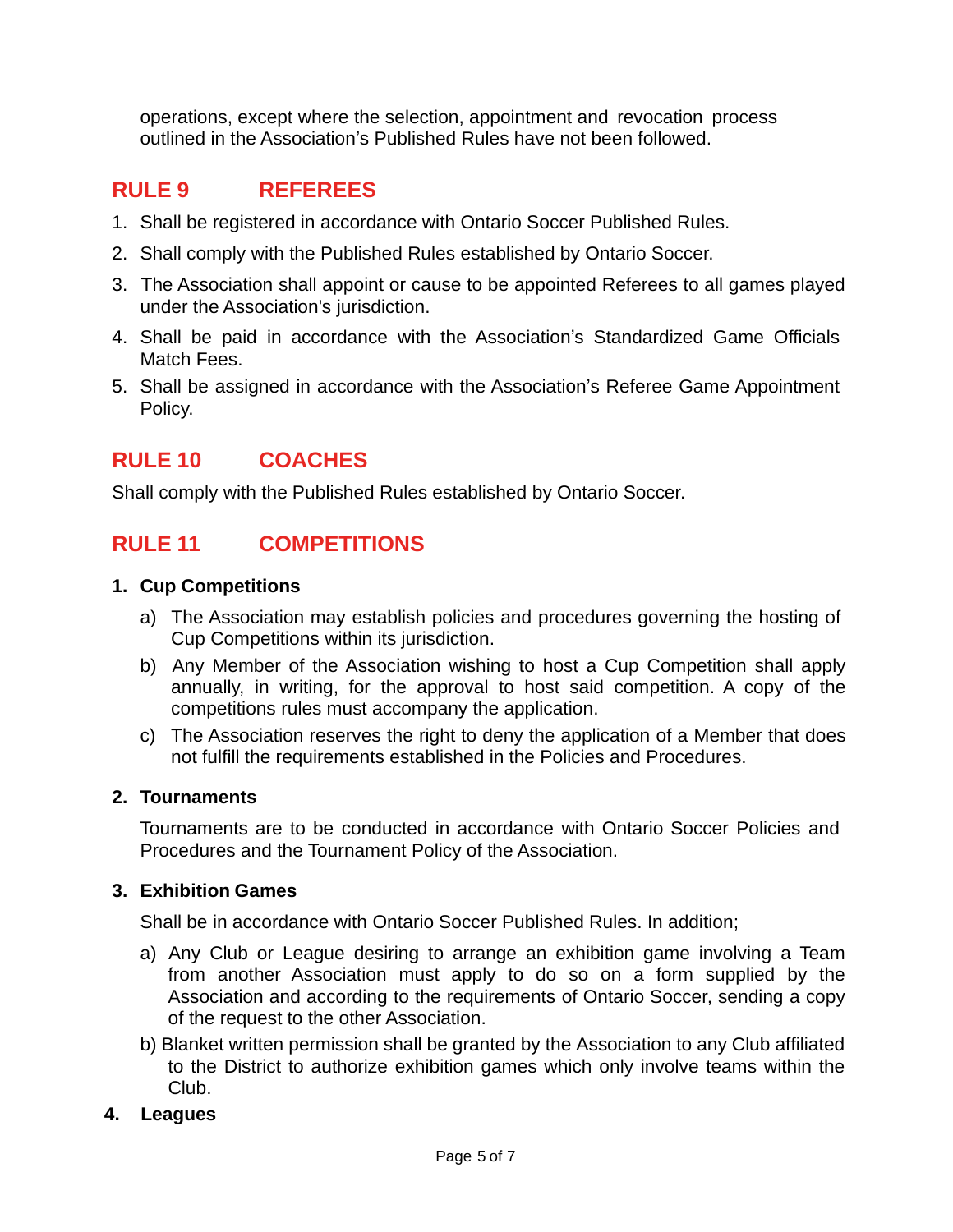The League Rules for all EODL Leagues are contained in Appendix A of these Rules and Regulations. Changes to these EODL League Rules will be made by the League Management Committee (LMC) and ratified by the EODSA Board. Any changes made by the Board of Directors to the League Rules must be ratified at the next General Meeting.

## **RULE 12 FEES FOR SERVICES**

The Association may, at its discretion, levy fees for the provision of services to its Members.

#### **RULE 13 DELEGATION OF RESPONSIBILITIES**

Where not specifically forbidden to do so by the regulations of a higher authority, the Association may, at its discretion, delegate the operational responsibility for any function within its jurisdiction.

The Board of Directors of the Association may delegate to any of its Committees the authority to make binding decisions on its behalf unless forbidden to do so by any higher authority.

#### **RULE 14 AMENDMENTS TO THE RULES AND REGULATIONS**

- 1. Members and Members of the Board of Directors may propose changes to the Rules and Regulations, which may only be amended at an Annual General Meeting or a Special Meeting, called for that purpose. League Rules and Regulations may also be adopted, changed or suspended by the Board of Directors by a simple majority vote of all of the Directors (present or not). Any changes made by the Board of Directors to the League Rules must be ratified at the next General Meeting.
- 2. The requirements of Article 12.1, as it pertains to notice, must be adhered to.
- 3. Adoption of any proposed amendment to the Rules and Regulations shall require only a simple majority of the votes eligible to be cast by the Members present.
- 4. A copy of every amendment approved at a General or Special Meeting shall be forwarded by the Secretary, or his/her designate, to the Members within twenty-one (21) calendar days of the meeting.

## **RULE 15 GENERAL RULES**

- 1. The Association's competitions shall take precedence over all other competitions in the Province, except those arranged by Ontario Soccer or by the Canadian Soccer Association.
- 2. In all games played under the jurisdiction of the Association all competitively registered Players shall wear numbered shirts. No two Players on a Team shall wear the same number. No Player may change his number during the game without the permission of the Referee.